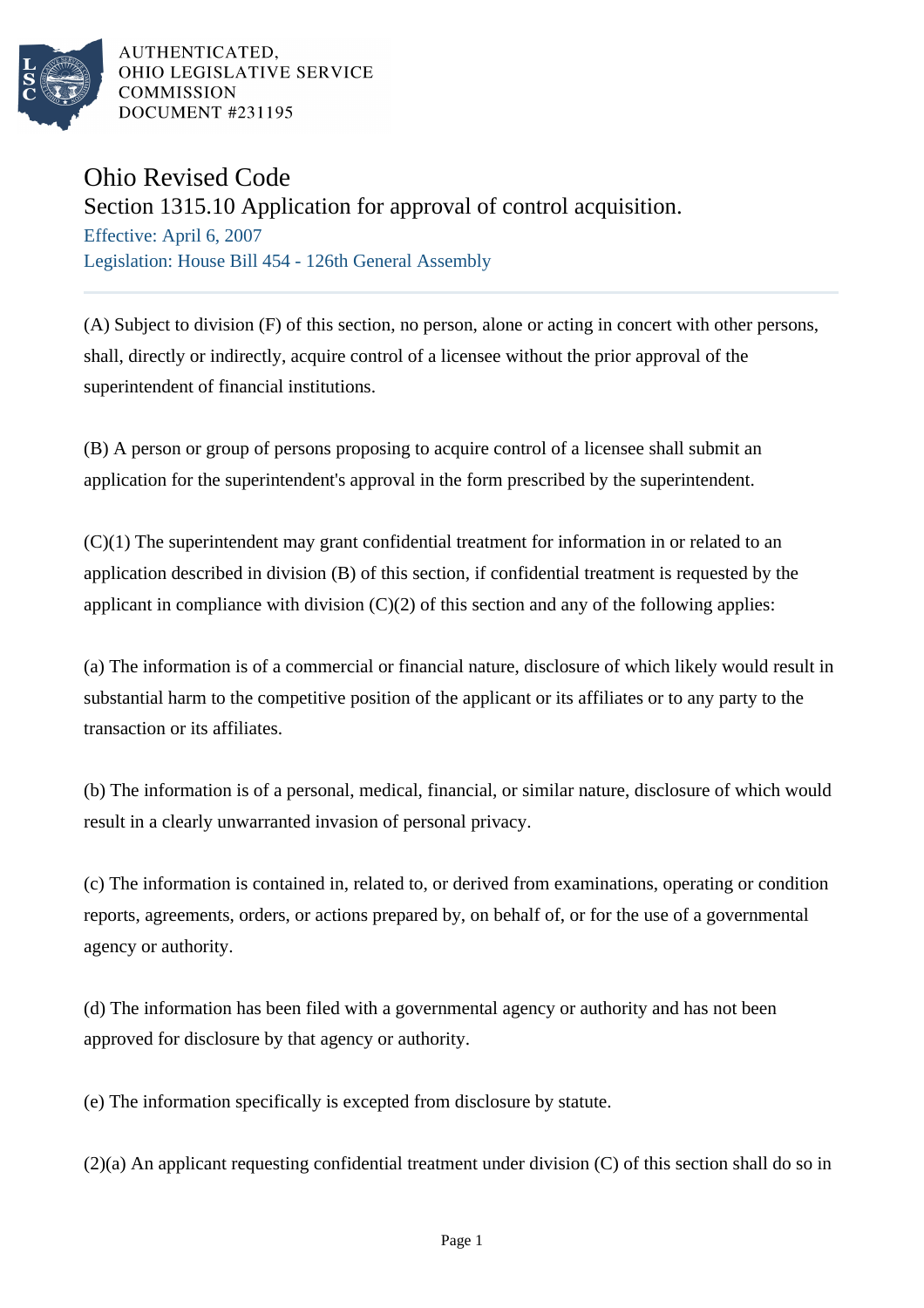

## AUTHENTICATED. OHIO LEGISLATIVE SERVICE **COMMISSION DOCUMENT #231195**

writing at the time the application containing the information, or additional information related to an application, is submitted.

(b) The request described in division  $(C)(2)(a)$  of this section separately shall address each item of information for which confidential treatment is requested, explaining the applicability of the asserted justification for confidential treatment and either specifically demonstrating the harm that would result from public disclosure of the item of information or setting forth the reason that the applicant cannot authorize public disclosure of the item of information.

(c) The applicant separately shall bind and identify all items of information for which confidential treatment is requested under division (C) of this section and make specific reference to those items in the remainder of the application or additional information related to the application.

(3)(a) The superintendent shall review a request for confidential treatment under division (C) of this section and provide the applicant with written notice of the superintendent's decision on granting confidential treatment for each item of information for which it is requested.

(b) If the superintendent's decision provided pursuant to division  $(C)(3)(a)$  of this section is not to grant confidential treatment to an item of information, the applicant may withdraw the item of information by written notice within ten days after the applicant's receipt of the superintendent's decision. If the applicant fails to withdraw the item of information within the ten-day period, the applicant is deemed to have waived the right to withdraw, and the item of information is deemed a part of the application available to the public.

(4)(a) An item of information submitted with a request for confidential treatment under division (C) of this section is not deemed filed with the superintendent until the superintendent grants confidential treatment, or the applicant is deemed to have waived the right to withdraw the item of information.

(b) Until the item of information submitted with a request for confidential treatment is filed in accordance with division  $(C)(4)(a)$  of this section, no person shall copy or inspect the item of information or anything derived from the item of information, except as is necessary to assist the superintendent in deciding whether to grant confidential treatment to the item of information in accordance with division (C) of this section.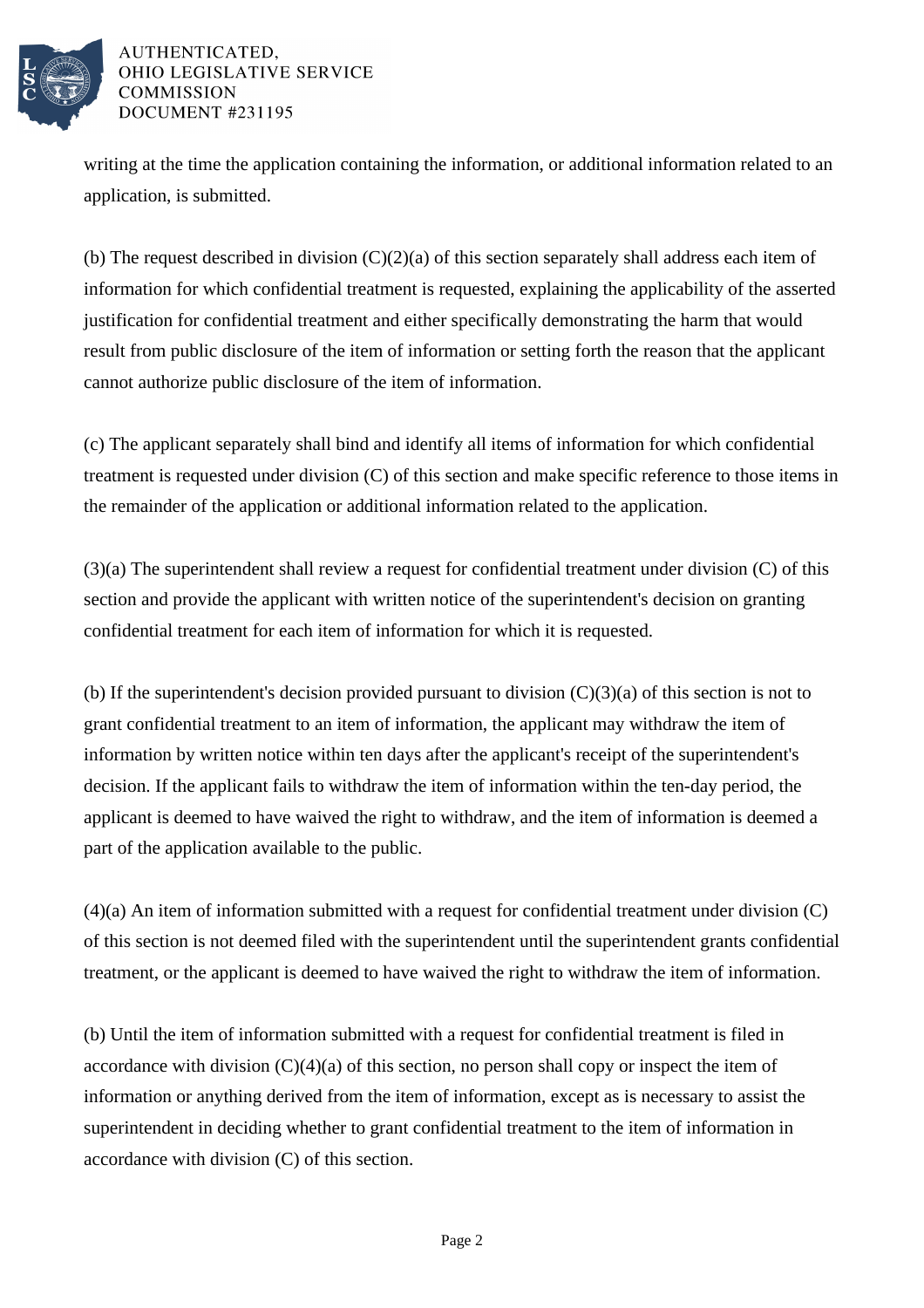

AUTHENTICATED, OHIO LEGISLATIVE SERVICE **COMMISSION DOCUMENT #231195** 

(5) When an item of information is filed following the superintendent's decision to grant it confidential treatment pursuant to division  $(C)(3)(a)$  of this section, the item of information is not a public record as defined in section 149.43 of the Revised Code and only the superintendent shall use it in connection with the performance of the duties and exercise of the powers of the superintendent. Without prior notice to the applicant, the superintendent may disclose or comment on any of the contents of the application in an order, statement, or opinion issued by the superintendent in connection with a decision on the application.

(D)(1) If the superintendent requests, the applicant shall bear the expense of the examination conducted in accordance with section 1315.101 of the Revised Code, and upon the superintendent's request, shall advance to the superintendent the superintendent's estimate of the cost of the examination, with any unconsumed portion to be returned to the applicant.

(2) If the superintendent requests payment pursuant to division  $(D)(1)$  of this section, the applicant shall pay the cost of its examination described in section 1315.101 of the Revised Code, or any balance of the cost of its examination in the case of an applicant that advanced the estimated cost of its examination, within fourteen days after receiving an invoice for payment.

(E) The superintendent may do either of the following:

(1) Deny an application described in division (B) of this section prior to the superintendent's acceptance of the application for processing, on the basis that the applicant failed to include all of the items and address all of the issues required for the application, if both of the following apply:

(a) The superintendent advised the person that the application was incomplete.

(b) After being advised by the superintendent pursuant to division  $(E)(1)(a)$  of this section that the application was incomplete, the person, within a reasonable period of time, did not complete the application.

(2) Deny an application described in division (B) of this section on the basis that the applicant failed to provide the information necessary for the superintendent to consider the application adequately